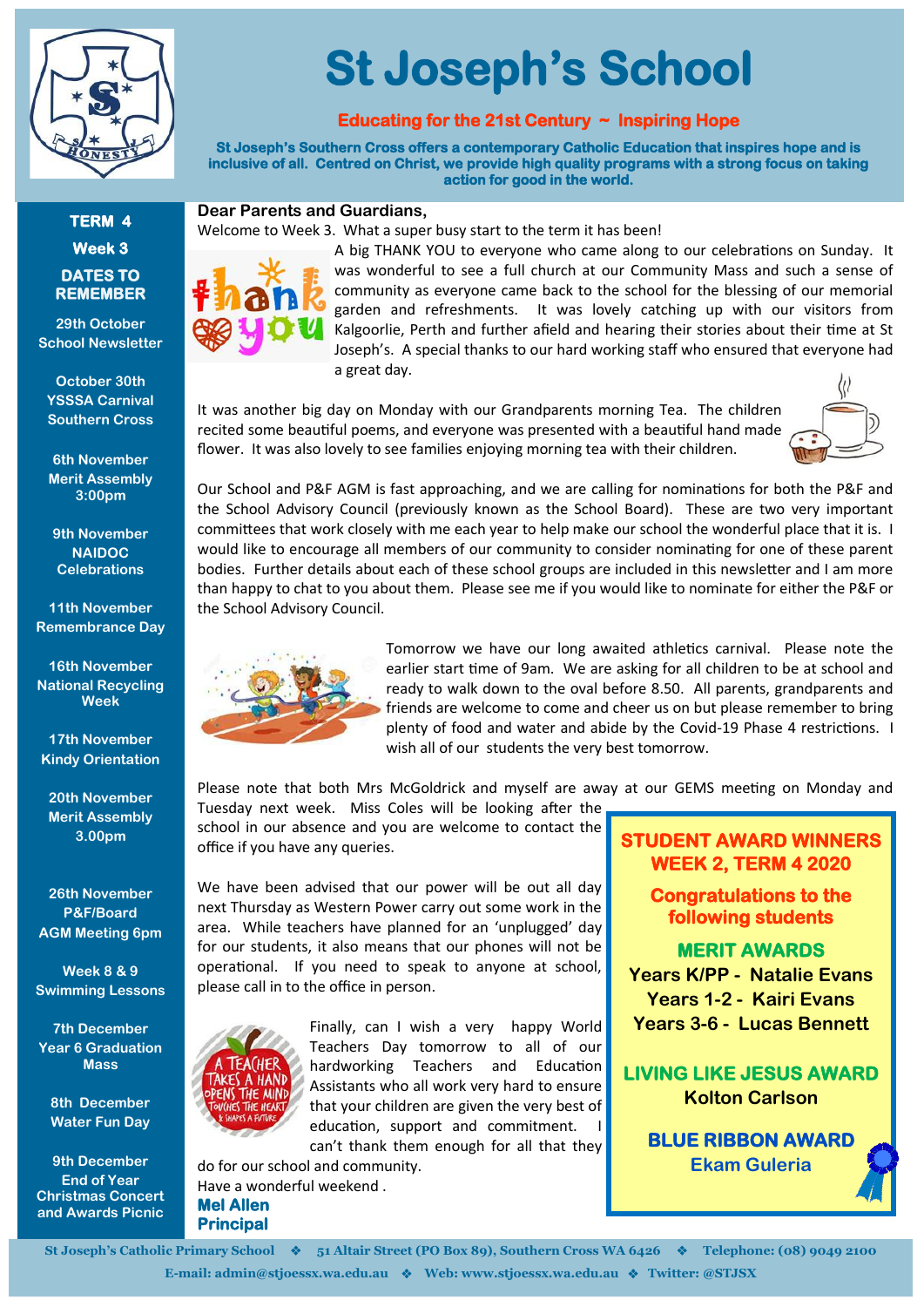

**Well Term Four is busy, busy, busy! We have been madly preparing for our Athletics Carnival, practising team games as well as individual events. Good luck to all the students.**

**The rest of the term in Phys Ed we will be focusing on Fielding and Striking games.**

**In Drama we have been having lots of fun;**

**K-2 have been focusing on puppets and miming.**



**The 3-6 class has been further developing their improvisation techniques and building confidence.**





*Core Values ~ We are honest and courageous and strive to follow in the footsteps of Jesus ~ We respect that we are all different and unique, and are willing to share our talents with others ~ We demonstrate fairness to all in our school community*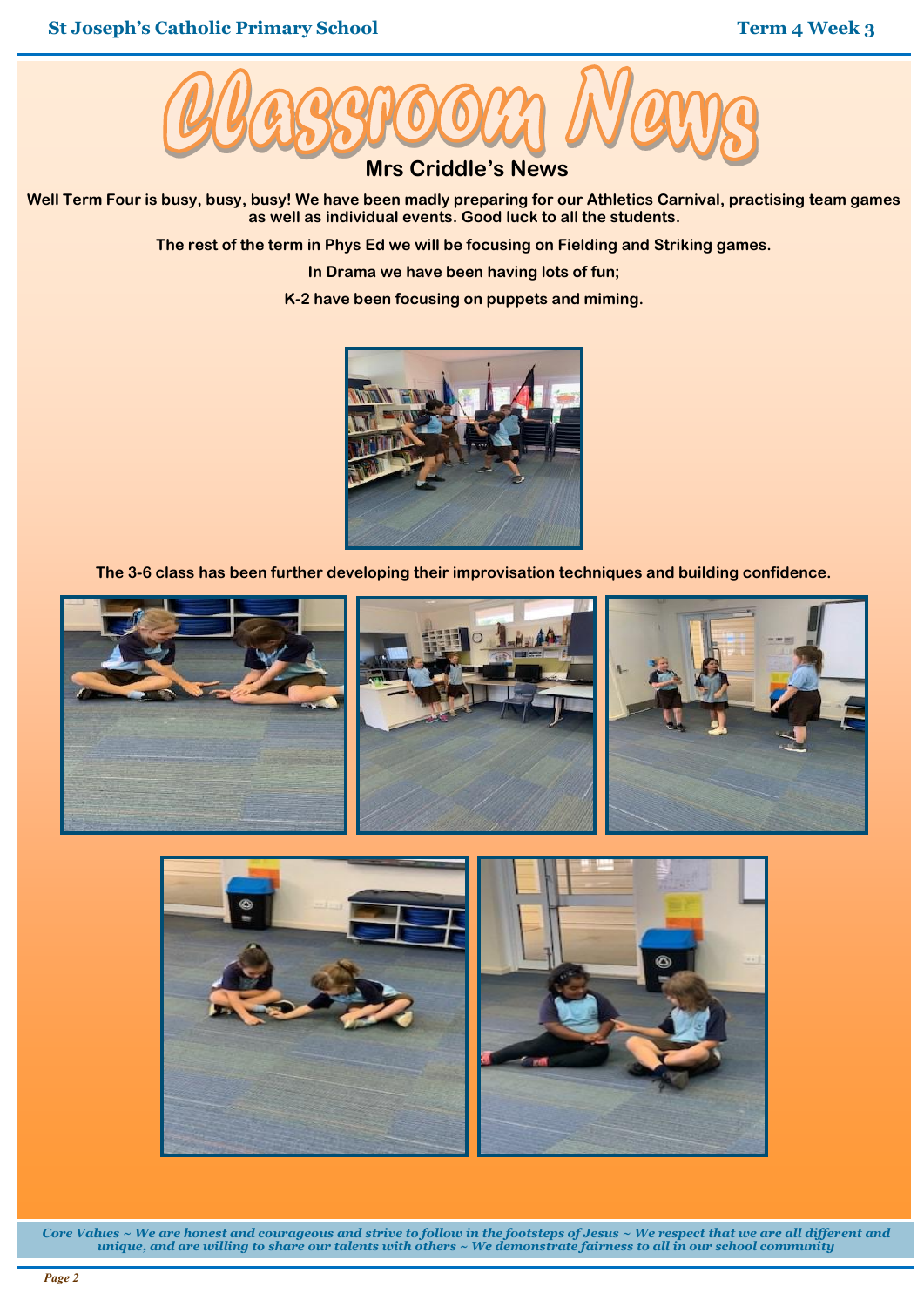

#### **Reflection**

**World Teachers' Day is an opportunity to celebrate,** 



**acknowledge and thank educators for the important role they play inside our classrooms and in the community.**

**Celebrated in more than 100 countries worldwide, World Teachers' Day was established by the United Nations Scientific and Cultural Organisation (UNESCO) in 1994. It was established to commemorate** 

**the adoption of a special Recommendation that sets forth the rights and responsibilities of educators, as well as international standards for their learning and employment.**

**World Teachers' Day 2020 will celebrate teachers with the theme 'Teachers: leading in crisis, reimagining the future'. This theme reflects the commitment teachers have made as leaders particularly teaching throughout the coronavirus (COVID-19) pandemic, in a range of environments.** 

**In Australia, World Teachers' Day is celebrated each year on the last Friday of October to acknowledge the efforts and important contribution teachers make to our society. So tomorrow, let us celebrate and be proud of our hard working teachers.** 







# **Prayer of the Week**

Dear Lord,

Bless the teachers who give their heart to teaching.

Thank you for the special gift that You have given them and for giving them a spirit of grace and compassion.

May they have strength and endurance to perform their many tasks, and may they know and feel the deep gratitude of those whom they teach. Amen

# **Parish News**

**Our Lady of Montserrat Parish**

- **Ph : Southern Cross 9049 1049 Kalgoorlie 9021 2100**
- **E-mail: kalgoorlie@perthcatholic.org.au**

**Fr. Matthew, Fr. Stephen, Fr. Brennan and Fr. Jeffey**

**Weekend Mass Times Saturday 6:30pm Sunday 8:30am** 



*Core Values ~ We engage in active learning in a safe and collaborative environment ~ We challenge, motivate and encourage everyone to reach their potential ~ We play our role in protecting God's environment to promote a sustainable future for all*